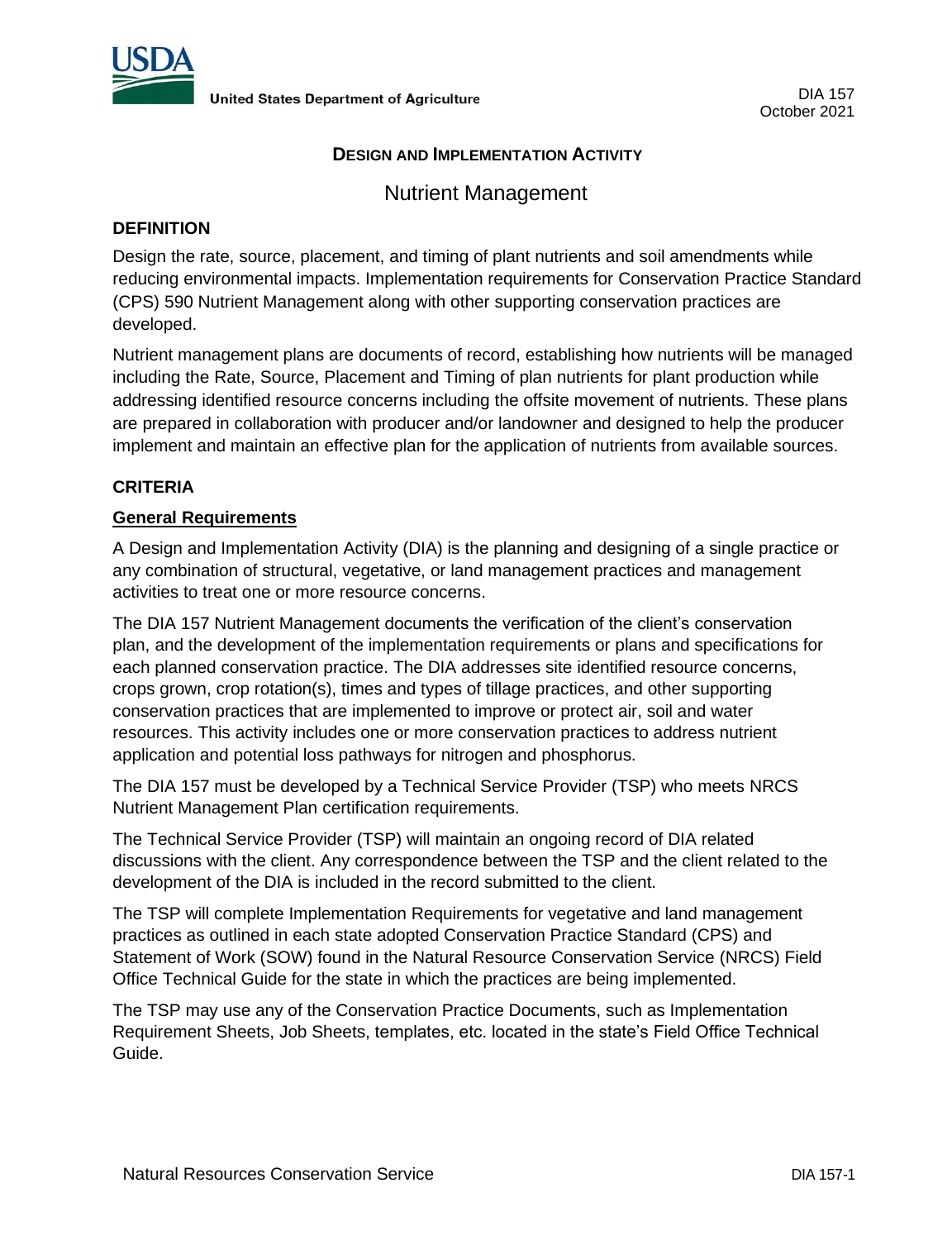The activity will meet the NRCS planning criteria for one or more of the following resource concerns:

- Nutrients in Surface Water, non-point sources
- Nutrients in Groundwater, non-point sources and point sources
- Plant Health and Productivity
- Reduce emissions of objectionable odors, particulate matter (PM) and PM precursors, greenhouse gases (GHG), and ozone precursors
- Soil organic matter depletion
- Soil Erosion

The activity will meet the state adopted NRCS Conservation Practice Standards (CPS) and Statements of Work (SOW) for Nutrient Management Code 590 and all other nonstructural CPS that facilitate soil erosion control or reduce the risk of nutrient transport to surface water or groundwater that are included in the client's conservation plan.

## **Technical Requirements**

### Nutrient Management requirements:

Nutrient Management plans must comply with all technical criteria contained in the state approved Nutrient Management (590) Conservation Practice Standard, and address the use and management of all nutrients applied on agricultural lands from any available nutrient source (animal manure, wastewater, commercial fertilizers, crop residues, legume credits, irrigation water, organic by-products, etc.).

All nutrient rates (except for precision rate applications), sources, placement, and timing are to be specific (linear) for the crop, field, and year. The narrative method may be used for the precision rate calculations as it is impractical to describe actual rates for every unique grid cell/management unit.

#### Soil and tissue testing and analysis

The nutrient management plan shall be based on current soil test results in accordance with land grant university (LGU) guidance, or industry practice when recognized by the LGU.

Note: Soil tests shall be no older than 2-years when developing new nutrient management plans.

#### Manure, organic by-product, and biosolids testing and analysis

Manure, organic by-products, and biosolids shall be collected, prepared, stored, and shipped following LGU guidance or industry practice when recognized by the LGU.

Note: Should manure tests not be available yet, the use output and analyses from similar operations in the geographical area or "book values" recognized by the NRCS may be used if they accurately estimate nutrient output from the proposed operation or use.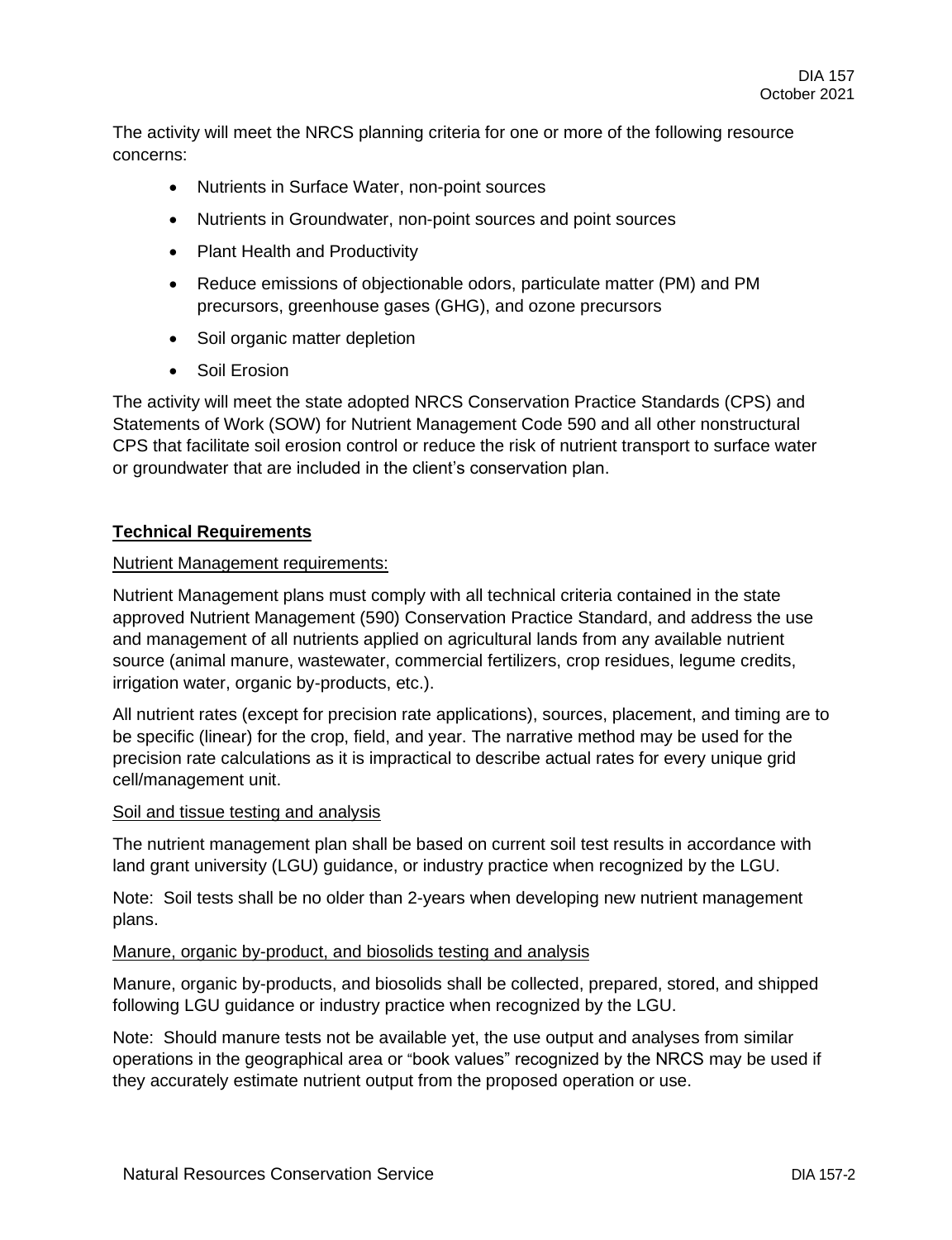### Risk Assessments for Land Treatment on all fields where nutrients are applied:

Land treatment conservation practices planned for the fields where nutrients are applied can be found in the NRCS Conservation Plan. Resource assessments used to refine the nutrient management are included in the DIA 157 Nutrient Management plan. Nitrogen Leaching and Phosphorus Risk Assessments must be completed for each field. Wind and water soil erosion estimates from WEPS and RUSLE2 may be in the client case folder. If no resource assessment documents are found, complete the assessment for each field.

• Nitrogen Leaching Risk Assessment:

Complete an NRCS-approved nutrient risk assessment for N on all fields where nutrient management is planned unless the State NRCS, in cooperation with State water quality control authorities, has determined specific conditions where N leaching is not a risk to water quality, including drinking water.

• Phosphorus Risk Assessment

Complete an NRCS-approved nutrient risk assessment for Phosphorus when any of the following conditions are met—

- P application rate exceeds LGU fertility rate guidelines for the planned crop(s).
- The planned area is within a P-impaired watershed.
- The site-specific conditions equating to low risk of P loss have not been determined by the NRCS in cooperation with the State water quality control authority.

Note: Any fields excluded from a P risk assessment must have a documented agronomic need for P, based on soil test P and LGU nutrient recommendations.

• Erosion Risk Assessment:

Planners must use current NRCS nationally approved erosion-prediction technology to assess the risk of transporting nutrient from the field causing off-site degradation due to wind, water, and irrigation induced erosion.

#### **The 4Rs of nutrient stewardship**

The DIA 157 Nutrient Management shall document the management techniques for nutrients based on the 4Rs of nutrient stewardship—*apply the right nutrient source at the right rate at the right time in the right place*—to improve nutrient use efficiency by the crop and to reduce nutrient losses to surface and groundwater and to the atmosphere.

• Nutrient source

Planners will choose nutrient sources which are compatible with application timing, tillage and planting system, soil properties, crop, crop rotation, soil organic content, and local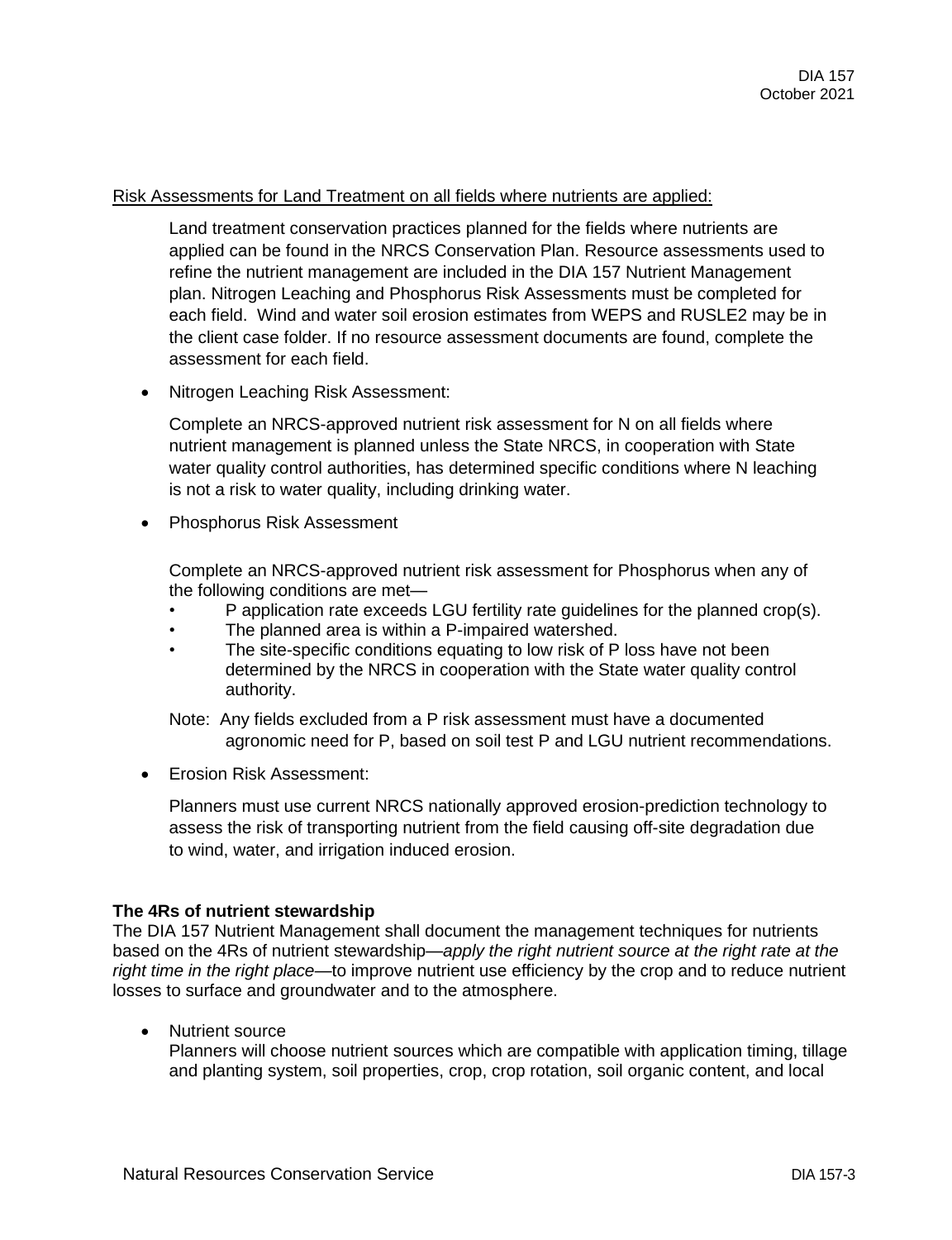climate to minimize risk to the environment.

• Nutrient rate

Plan nutrient application rates for N, P, and K using LGU recommendations or industry practices when recognized by the LGU. Lower-than-recommended nutrient application rates are permissible if the client's objectives are met. At a minimum, determine the rate based on crop/cropping sequence, current soil/manure test results, and NRCS-approved nutrient risk assessments. Where applicable, use realistic yield goals.

• Nutrient application timing and placement

Consider the nutrient source, management and production system limitations, soil properties, weather conditions, drainage system, soil biology, and nutrient risk assessment to develop optimal timing of nutrients. For N, time the application as closely as practical with plant and crop uptake. For P, time planned surface application when runoff potential is low. Time the application of all nutrients to minimize potential for soil compaction.

#### Additional Technical Requirements to Consider

- Plan/Apply conservation practices to avoid nutrient loss and control and trap nutrients before they can leave the field(s) by surface, leaching, or subsurface drainage (e.g., tile, karst) when there is a significant risk of transport of nutrients.
- When applicable, follow proper biosecurity measures as provided in NRCS directives GM-130, Part 403, Subpart H, "Biosecurity Preparedness and Response."
- To address air quality concerns caused by odor, N, sulfur, and particulate emissions; adjust the source, timing, amount, and placement of nutrients to reduce the negative impact of these emissions on the environment and human health.
- Design the plant or crop management systems so the soil conditioning index (SCI) organic matter subfactor is positive.

# **DELIVERABLES**

Two hard copies or an electronic copy of the plan must be developed—one for the client and one for the NRCS field office. At the client's request, the TSP can deliver NRCS's copy to the NRCS Field Office. The client's copy must include the implementation requirements or plans, specifications, operation and maintenance, and quality assurance plan, unless the client requests other documents from this section. The NRCS copy must include all items identified herein. An additional electronic copy of the plan should also be uploaded on NRCS Registry (when available).

The Nutrient Management DIA must contain the following documentation in order to be deemed complete.

- Client information (name, address, email, phone, and any additional information which would be helpful for future reference).
- Aerial site photograph(s), imagery, topography, or site map(s).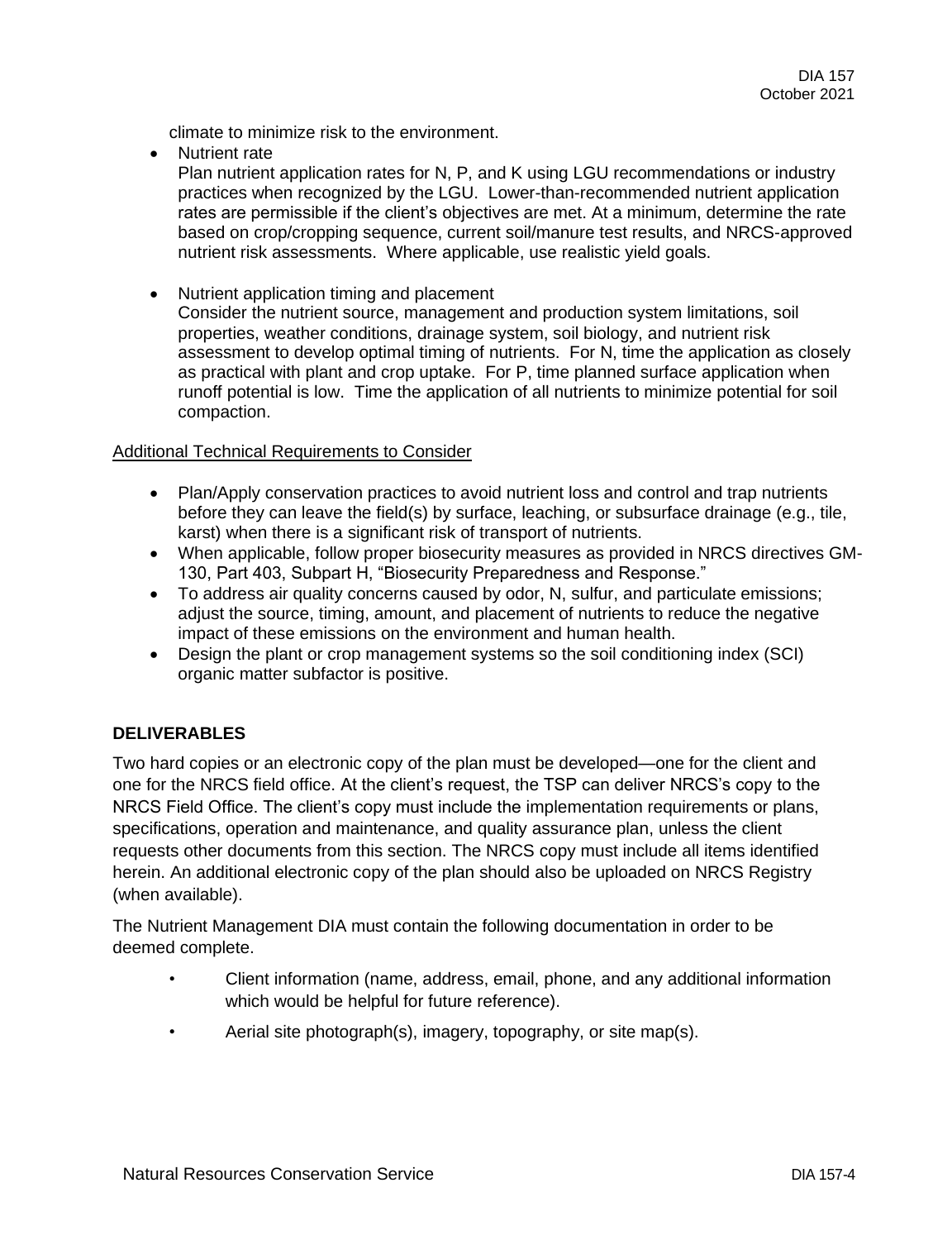- Soil survey map of the site.
- Soil information including: soil type, surface texture, drainage class, permeability, available water capacity, depth to water table, restrictive features, and flooding and ponding frequency.
- Location of designated sensitive areas and the associated nutrient application restrictions and setbacks.
- Location of nearby residences, or other locations where humans may be present on a regular basis, that may be impacted if odors or PM are transported to those locations.
- Results of approved risk assessment tools for N, P, and erosion losses.
- Documentation establishing the application site presents a low risk for P transport to local water if P is applied in excess of crop requirement.
- Current and planned plant production sequence or crop rotation.
- All available test results (e.g. soil, water, compost, manure, organic by-product, and plant tissue sample analyses) upon which the nutrient budget and management plan are based.
- When soil P levels are increasing above an agronomic level, include a discussion of the risk associated with P accumulation and a proposed P drawdown strategy.
- Realistic yield goals for the crops (where applicable for developing the nutrient management plan).
- Nutrient recommendations for N, P, and K for the entire plant production sequence or crop rotation.
- Listing, quantification, application method and timing for all nutrient sources (including all enhanced efficiency fertilizer products) that are planned for use and documentation of all nutrient imports, exports, and onsite transfers.
- Guidance for implementation, operation and maintenance, and recordkeeping.

Variable Rate Nutrient Management Plans must also include:

- Geo-referenced field boundary and data collected that was processed and analyzed as a GIS layer or layers to generate nutrient or soil amendment recommendations per management zone. Must include site-specific yield maps using soils data, current soil test results, and a yield monitoring system with GPS receiver to correlate field location with yield.
- Nutrient recommendation guidance and recommendation equations used to convert the GIS base data layer or layers to a nutrient source material recommendation GIS layer or layers.